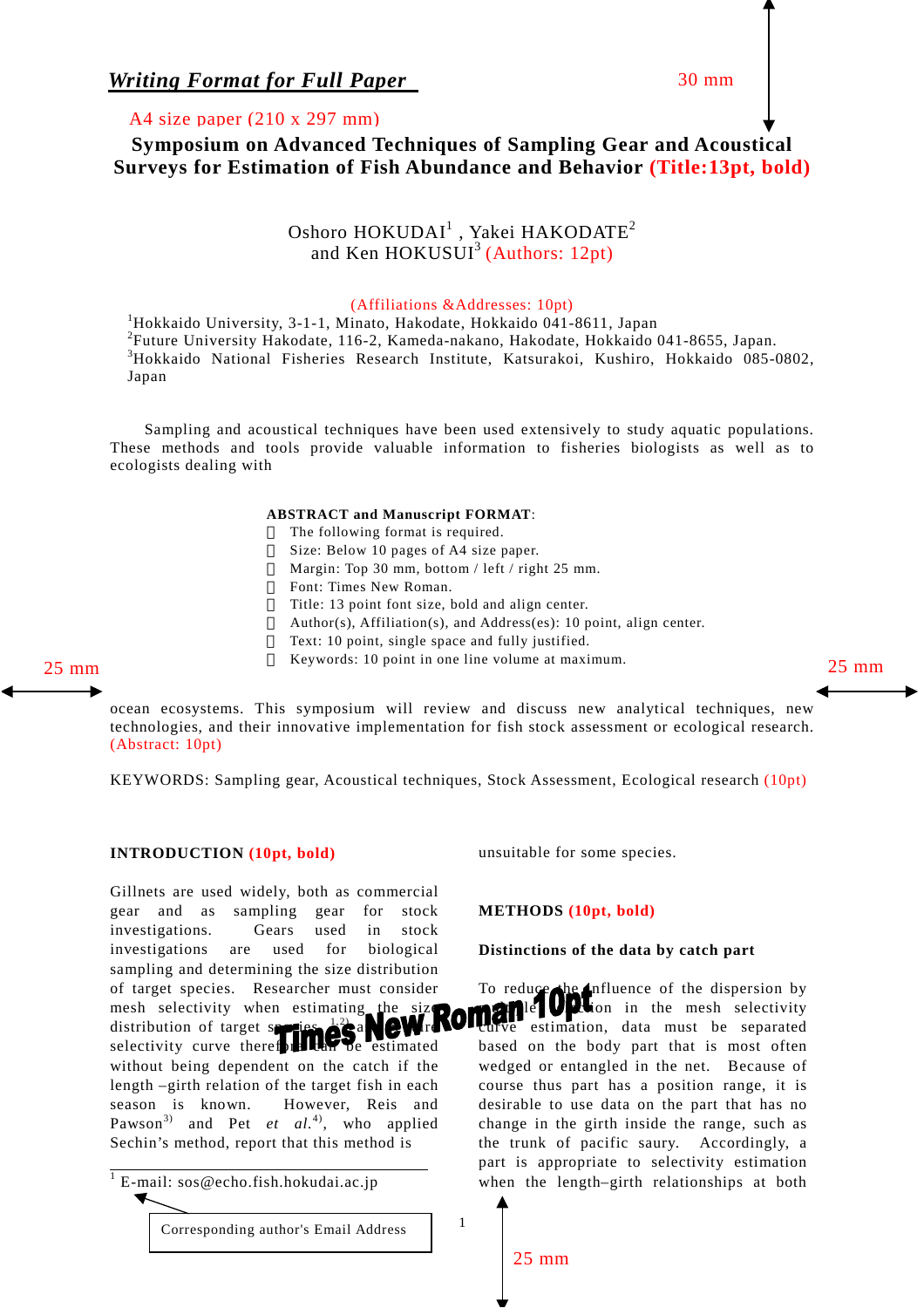ends of the range is no difference.

The catch per unit effort,  $C_{ii}$ , by the mesh size  $m_i$  to the length  $l_i$  is assumed in the following equation from expansion of the equation of Kitahara<sup>5)</sup>.

Where  $S_{ij}$  is the mesh selectivity by mesh size  $m_i$  to length  $l_i$ ,  $d_i$  is the relative density of fish at  $l_i$  expressed in Eq. (2) and A is the number of fish in the population. The catching efficiency *q* is assumed to be constant for all fish size and mesh size. When the selective target of the mesh is the girth, that is,  $S_{ij}$  is substituted for  $S_{ip}$ , the length distributions shown in the Eq. (2) must be taken into consideration. That distribution continues with the girth in accordance with the length-girth relationship of Eq. (1), as shown in Fig.1.

Therefore, the numbers caught  $C_{ii}$  in this case is the total number at length  $l_i$  of each girth  $g_p$ . The catching efficiency  $q$  is influenced by the behavior character of each fish species and its diurnal activity  $6$ , and the net material  $^{7,8)}$ . In the present study, the value  $q$  is assumed to be constant because the nets were made of the same material, and used with the same fish species. The mesh selectivity  $S_{in}$  of mesh size  $m_i$  to girth  $g_p$  is assumed in the follow equation to be a function of girth: Here,  $\lambda_i$  is the optimal girth



Fig.1. The schematic of length distribution continued toward the girth with linear relationship.catch.

parameter which etermines the width of the selectivity curve.

#### **RESULTS (10pt, bold)**

#### **Frequencies of catch part**

Table 1 shows the length distribution of the fish in the tank and fish caught for each mesh size. The 4.1cm-mesh net had the highest The distribution of net marks on the fish is shown in Fig.4. For the 4.1cm-mesh net, the highest frequency of catch position occurs at

Table 1. Length frequency distribution of fish used in experiment and fish caught

|              | Mesh size $(2bar + 2knot)$        |                |                                   |          |                                   |                |
|--------------|-----------------------------------|----------------|-----------------------------------|----------|-----------------------------------|----------------|
| Length class | 4.1cm<br>Fish in tank Fish caught |                | 4.6cm<br>Fish in tank Fish caught |          | 5.1cm<br>Fish in tank Fish caught |                |
| (cm)         |                                   |                |                                   |          |                                   |                |
|              |                                   |                |                                   |          |                                   |                |
| 15.5         | 23                                | $\overline{2}$ | 12                                | $\theta$ | 4                                 | $\theta$       |
| 16.5         | 86                                | 13             | 46                                |          | 44                                | 0              |
| 17.5         | 160                               | 43             | 134                               | 8        | 128                               | $\overline{0}$ |
| 18.5         | 185                               | 45             | 220                               | 24       | 197                               | 2              |
| 19.5         | 183                               | 41             | 125                               | 41       | 169                               | 16             |
| 20.5         | 121                               | 19             | 50                                | 10       | 42                                | 17             |
| 21.5         | 33                                |                | 13                                | 5        | 15                                | 5              |
| 22.5         | 9                                 |                | $\theta$                          | 0        |                                   |                |
| 23.5         | $\theta$                          | 0              | $\theta$                          | $\Omega$ |                                   | $\theta$       |
|              | 800                               | 165            | 600                               | 88       | 600                               |                |